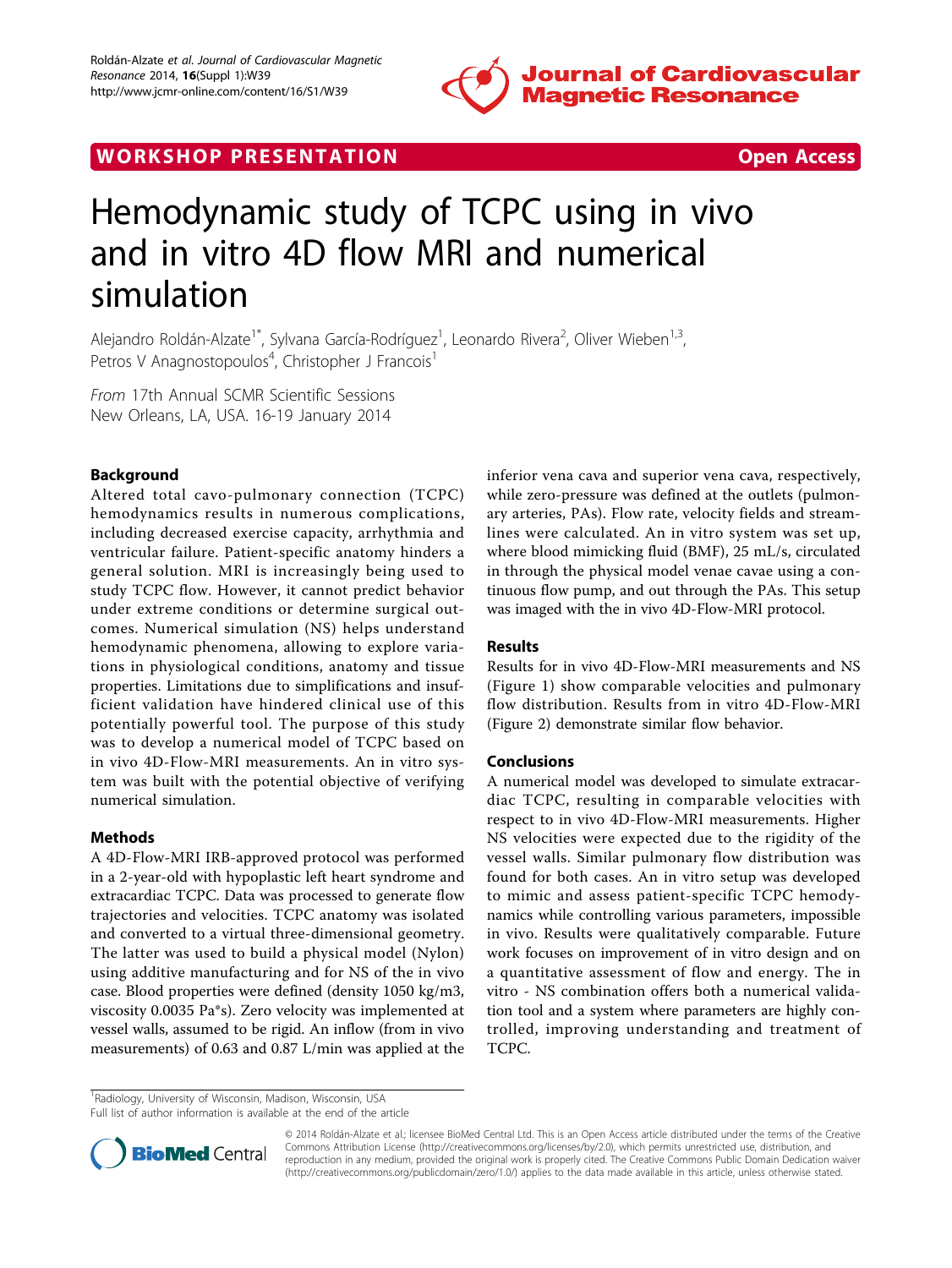<span id="page-1-0"></span>

 $\overline{A}$ **B.**  $14$  ml/s **SVC**  $2.5$  ml/s LPA 22 ml/s **RPA IVC**  $11$  ml/s

Figure 2 Patient-specific in vitro model. A. Patient-specific flow phantom constructed from 4D-Flow-MRI anatomical data using an additive manufacturing process (selective laser sintering). B. 4D-Flow-MRI was obtained for the in vitro model; flow distribution (streamlines) in the in vitro model show similar flow profiles as those seen in vivo and in the numerical simulations. Different flow distribution between RPA and LPA might be due to positioning of the tubing during MR scanning.